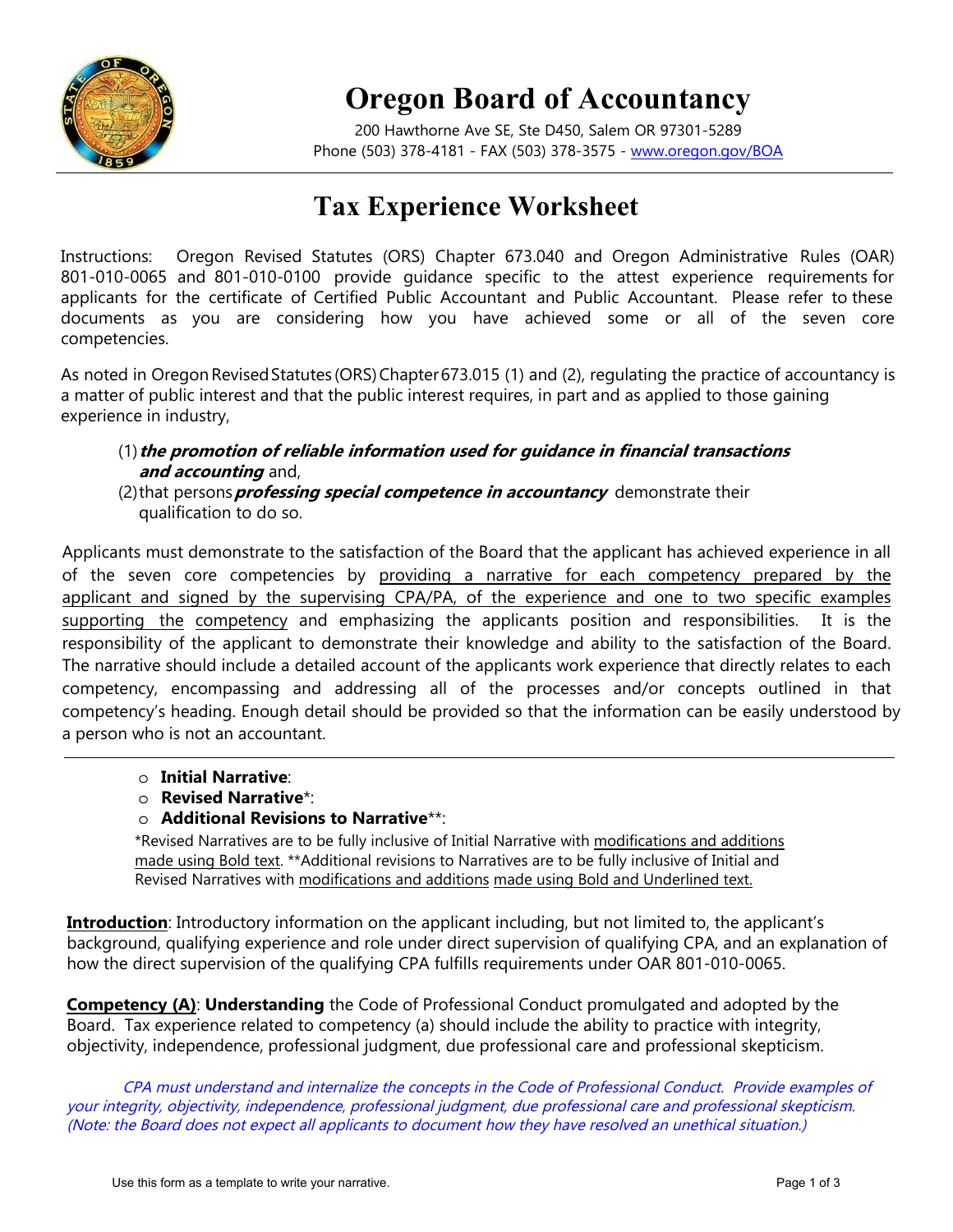**Competency (B)**: **Ability** to assess achievement of a client's objectives by **demonstrating** knowledge of various business organizations, **understanding** the objectives and goals of business entities, **ability to develop and analyze** performance measures and critical success factors, and **understanding** of the economic and regulatory trends that affect the environment of a business entity. Tax experience related to competency (b) shall be in the context of federal and state tax law, federal and state tax regulations, judicial precedence and other technical tax sources applied to a variety of taxable and nontaxable business entities, non-business entities, individuals, families, estates and trusts.

CPA must be able to understand the internal workings and external environment of a business. Provide examples where you have assessed the objectives and goals; performance measures; critical success factors; and the economic and regulatory trends that affect your client and your client's industry.

**Competency (C)**: Experience in **preparing** working papers that include sufficient relevant data to support the **analysis** and conclusions required by the applicant's work. Tax experience related to competency (c) shall be in the context of the preparation of reports that are clearly organized, complete, cross-referenced and with adequate documentation and support for positions taken or proposed within the context of federal and state tax law, federal and state tax regulations, judicial precedence and other technical tax sources.

Provide examples where you have documented an analysis of a financial accountancy issue affecting your client from the collection and summarization of financial data to the identification of alternative conclusions such that others of equal training and experience can trace information to source data and draw similar conclusions. Provide specific details and examples of your documentation methods.

**Competency (D)**: **Understanding** transaction streams and information systems, including the ability to **understand** how transactions aggregate at the organizational level, to **infer** how transactions impact the organization as a whole, and to **evaluate** the integrity and reliability of various client information systems, including relevant computer aspects. Tax experience related to competency (d) shall be in the context of the application of tax law to various types of transactions both individually and in the aggregate and both actual and proposed.

A CPA must understand how revenue and expenses are initially recorded and the controls in place that support competent summarization in order to evaluate the accuracy of financial information. Please provide examples of your evaluation of an accounting system. Include here your substantive testing of internal control (analytical procedures, technical research and conclusion) related to the accounting system and the written conclusions on the reasonableness of the procedures conducted, the specific controls that were missing or ineffective and the measures taken to corroborate data accuracy.

**Competency (E)**: Skills in risk and verification demonstrated by a sufficient **understanding** of accounting and other information systems to: (A) **assess** the risk of misstatement in an information system; (B) **obtain** sufficient relevant data based on the risk of misstatement and the nature of the engagement to **determine** the appropriateness of underlying data in terms of its completeness, existence and occurrence, valuation and allocation, rights and obligations, presentation and disclosures. Tax experience related to competency (e) shall be in the context of the evaluation of the reasonableness of data provided by clients, verification of the data and the sufficiency and adequacy of the data to support reasonable tax positions and conclusions.

A CPA must design specific procedures that pinpoint individual weaknesses and, based on results, conclude whether financial statements are accurate. Please provide examples of your evaluation of the risks of misstated financial data within a company and the tests used to substantiate data accuracy. Include in your examples measures taken to corroborate data accuracy and conclusions you drew from the results.